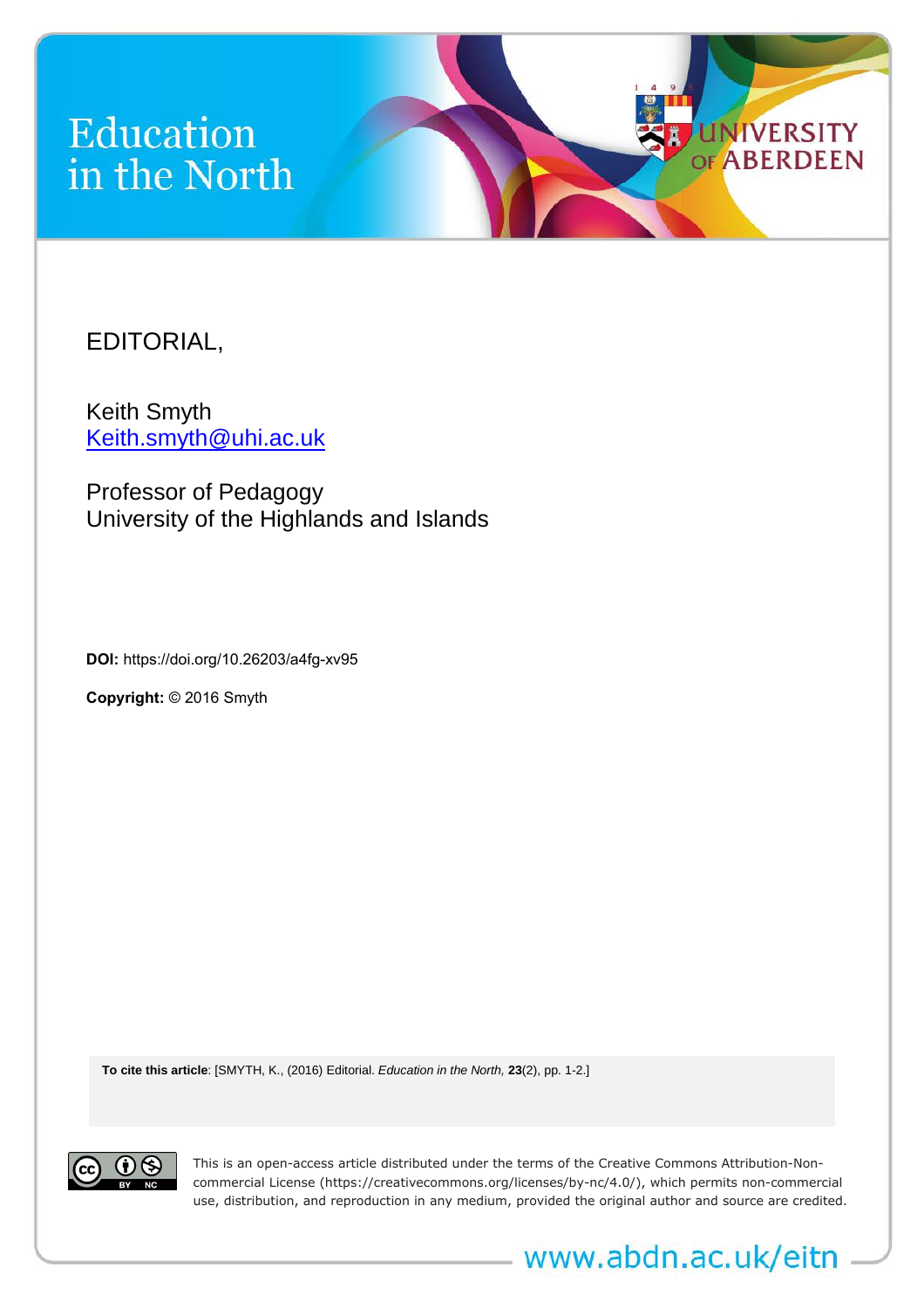## **Editorial**

## **Keith Smyth, Professor of Pedagogy, University of the Highlands and Islands Keith.smyth@uhi.ac.uk**

## On behalf of Guest Editors Prof Keith Smyth and Dr Yvonne Bain

When we first began discussing the theme for this Special Issue of *Education in the North*, we were challenged by the range of ways in which it is possible to conceptualise and define 'Early Career Research' with respect to education and educational contexts. In the very broadest sense we were interested in submissions that addressed key issues in supporting the development of early career research with a focus on institutional strategy, policy and practice. Central to this, of course, is the fundamental concern of how to effectively support teachers and academics who are aspiring researchers, and those who are currently emerging as researchers either through postgraduate study or through initial engagement in research within their own disciplinary contexts.

With respect to colleagues in the latter group, we also recognised the potential value of this special issue as a platform for the surfacing and sharing of emergent educational research from emergent researchers working within or across the schools, further and higher education sectors.

The response to the call for contributions did not disappoint with respect to the hopes outlined above. Indeed we are fortunate to be able to bring forth a range of articles and features that address early career research in ways that fulfil and also extend the dimensions we had originally aspired to cover, and which do so through a rich range of theory, practice, empirical work and case study.

The challenges of being an early career researcher, and of engaging in educational research, are to the fore in the article by Catriona Oates and Nasim Nighet Riaz which discusses methodological difficulties in accessing the field to conduct research in schools. The authors draw an important distinction between access and cooperation, and underline the need for new researchers to be supported in developing the forms of social capital that will allow them to establish trust and negotiate their research terrain.

The school environment is also the locus for the research reported in the submissions from Paul McDonald, and from Tuija Huuki and Sandra Juutilainen. Both papers concern perceptions and experiences of school education, but with very different foci. In the former, Paul McDonald employs a mixed methods approach in investigating primary and secondary teachers' beliefs about mathematical problem solving. His research, presented as both a personal challenge and as a means to address an under-researched topic, reveals three qualitatively different belief systems as well as a dissonance between primary and secondary teachers. In the latter article, Tuija Huuki and Sandra Juutilainen present an in-depth study, based on the doctoral research of one of the authors, which draws upon feminist materialist and post-human theories in exploring the discrimination experienced by Sámi students at Finnish boarding schools. The authors confront the fragmentation of Sámi identity within the schools, the wider implications of this beyond school, and the potential for reconciliation.

The perspectives and experiences of students and educators at transitionary points in their academic development features prominently in the remaining articles for this special issue, placing a research lens on those occupying 'early career' positions as learners or teachers. In the article by Debbie Meharg, Stephanie Craighill, Alison Varey and Jenny Tizard, the focus is on the self-ability beliefs and motivations of Further Education students who are making the transition to studying in Higher Education. Applying an established Expectancy-Value model within focus group research, their findings reveal a number of factors that shape the ability beliefs of the students, and which have implications for institutions and policy makers seeking to effectively support learners in making the transition from college to university.